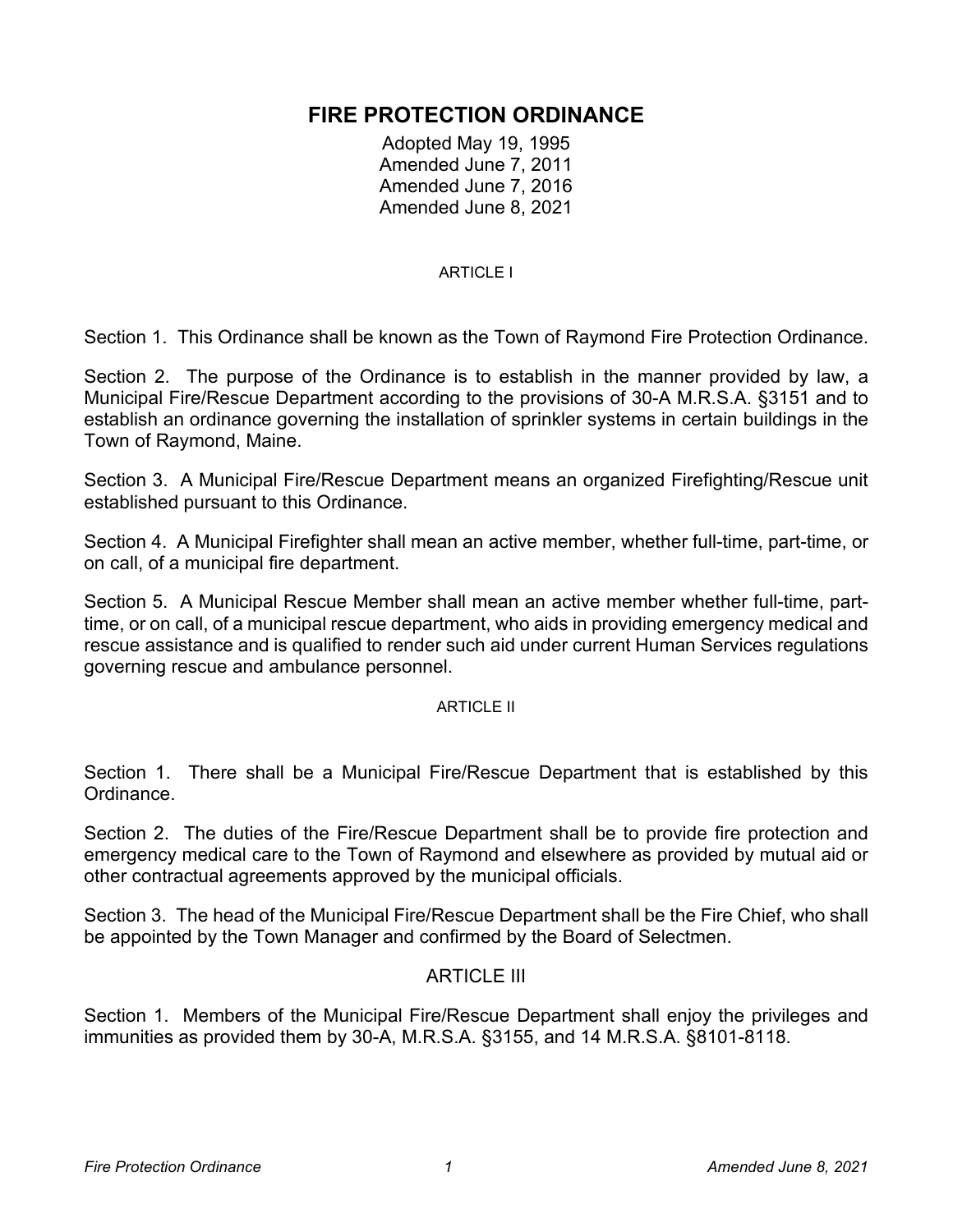## ARTICLE IV

## NFPA LIFE SAFETY CODE 101 and NFPA FIRE CODE (NFPA 1)

The Town of Raymond adopts the NFPA Life Safety Code and NFPA fire Code 2018 edition by reference as the basis for inspection and plans review for buildings as defined in this ordinance.

#### ARTICLE V ALARM SYSTEM REQUIREMENTS

Section 1. A monitored fire alarm system is required in any business, manufacturing facility, school, day care, church, and apartment house with more than 3 units, or other public assembly occupancy of more than 1,000 square feet. Spaces of less than 1,000 square feet housed in one building or sharing common walls, roofs, or foundations are not exempted. This requirement must be implemented by December 31, 2001.

- A. Proof of yearly alarm system testing must be forwarded to: The Raymond Fire Department, Attn: Chief's Office, 1443 Roosevelt Trail, Raymond, Maine 04071 by January 1<sup>st</sup> of each year.
- B. All structures that are required to have an alarm or sprinkler system shall also have a secure key box, approved by the Fire Department, containing keys to the entire building, contact information and a map of the building.
- C. A permit shall be obtained from the Fire Chief, or his or her appointee, before the start of construction or alteration of any fire alarm system. A set of plans showing all devices and a one-line diagram of the intended system shall be submitted for review prior to a permit being issued.

## ARTICLE VI

Section 1. All trash and construction dumpsters shall be placed no closer than 10 feet from a structure, overhang, overhead wires, or be protected by an automatic suppression system if placed closer than 10 feet.

The storage of any flammable items, other than items accepted by local Fire Department, Code Enforcement, in compliance with NFPA Life Safety Code, or BOCA Maine Uniform Building Code, within 10 feet of any business, manufacturing facility, apartment house, school, day care, or public assembly occupancy is prohibited.

Section 2: Solid Fuel Burning Stove Permit (Adopted June 7, 2011)

A permit is required for the installation or alteration of any solid fuel burning device in the Town of Raymond. As used in this section, the term "solid fuel burning device" includes any wood or pellet stove or any other stove which burns a solid fuel as described in the National Fire Protection Association's Standard No. 211, Standards for Chimney's, Fireplaces, Vents and Solid Fuel-Burning Appliances, and the term "alteration" means any change to the device other than routine, periodic maintenance or repair or replacement of damaged or worn components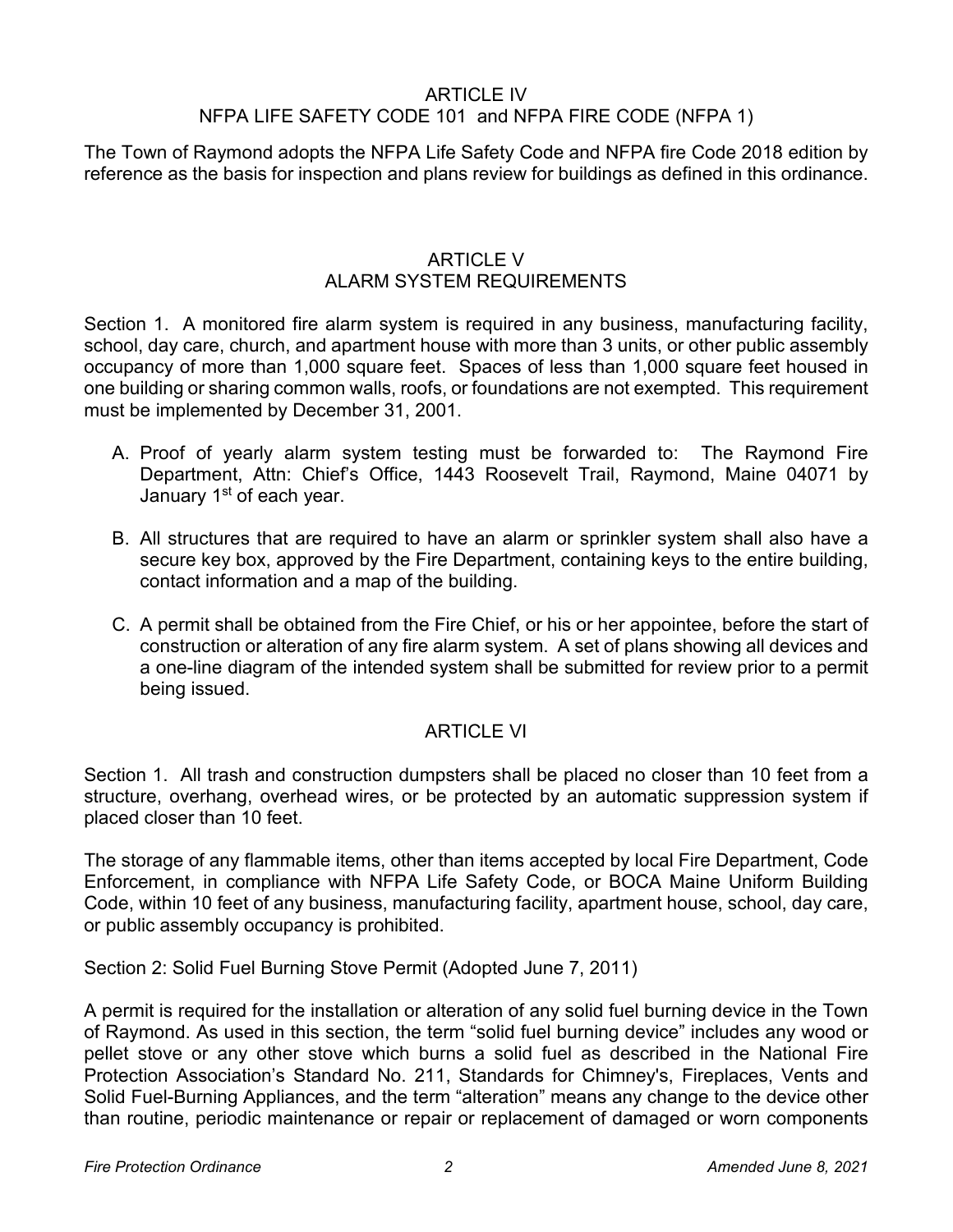with equivalent components. Before a solid fuel burning device is utilized, the owner of the property on which it is located must contact the Raymond Fire/Rescue Department and arrange to have the device inspected. The fee for such inspection shall be \$25.00. If the Fire/rescue Department finds that the device and its installation comply with all applicable codes and regulations, the fire/Rescue Department shall issue a permit. Permits may be obtained at either the Fire/Rescue Department or Code Enforcement Office and copies of the permits will be kept by both departments.

- A. A Solid Fuel Burning Device Permit shall be issued only when the occupancy where the device is installed complies with the following requirements:
	- 1. Smoke Detectors shall be installed, in accordance with the manufacturer's requirements at the time of the installation, within any bedroom or within 21 feet of the access door to any bedroom and one detector per 500 square feet of floor area of other living areas on each floor of the occupancy.
	- 2. Carbon Monoxide Detector(s) shall be installed, in accordance with the manufacturer's requirements at the time of installation, in the room where the solid fuel burning device is installed and in each area within, or giving access to, bedrooms.

Section 3: Chimney Ordinance (Adopted 2008 and incorporated June 7, 2011)

- A. It is required that chimneys for solid fuel burning appliances be of a fire-resistant masonry material, except as provided in paragraph 2 below.
- B. Installation of a prefabricated metal chimney is allowed if the chimney is listed as approved by Underwriters Laboratories or a similar nationally accredited testing laboratory and such listing is in effect at the time of installation. In addition, the use of the prefabricated metal chimney must be acceptable under any homeowner's insurance policy or other property and casualty insurance policy covering the building on which the chimney is installed.
- C. In the event of a chimney fire in any kind of chimney, before the chimney is used again the property owner must have the chimney inspected by a chimney sweep certified by the Chimney Safety Institute of America and provide proof of such inspection to the Town of Raymond Fire/Rescue Department.

### ARTICLE VII DEFINITIONS AND REQUIREMENTS

Section 1. An approved automatic sprinkler system shall mean a system installed in accordance with the National Fire Protection Association Standard 13 or 13D.

Section 2. Any building requiring the installation of a Standard 13 System shall have a fire department connection. The location of the connection shall be approved by the Fire Chief and properly signed Fire Department Connection.

Section 3. All sprinkler systems installed under this Ordinance shall have the following: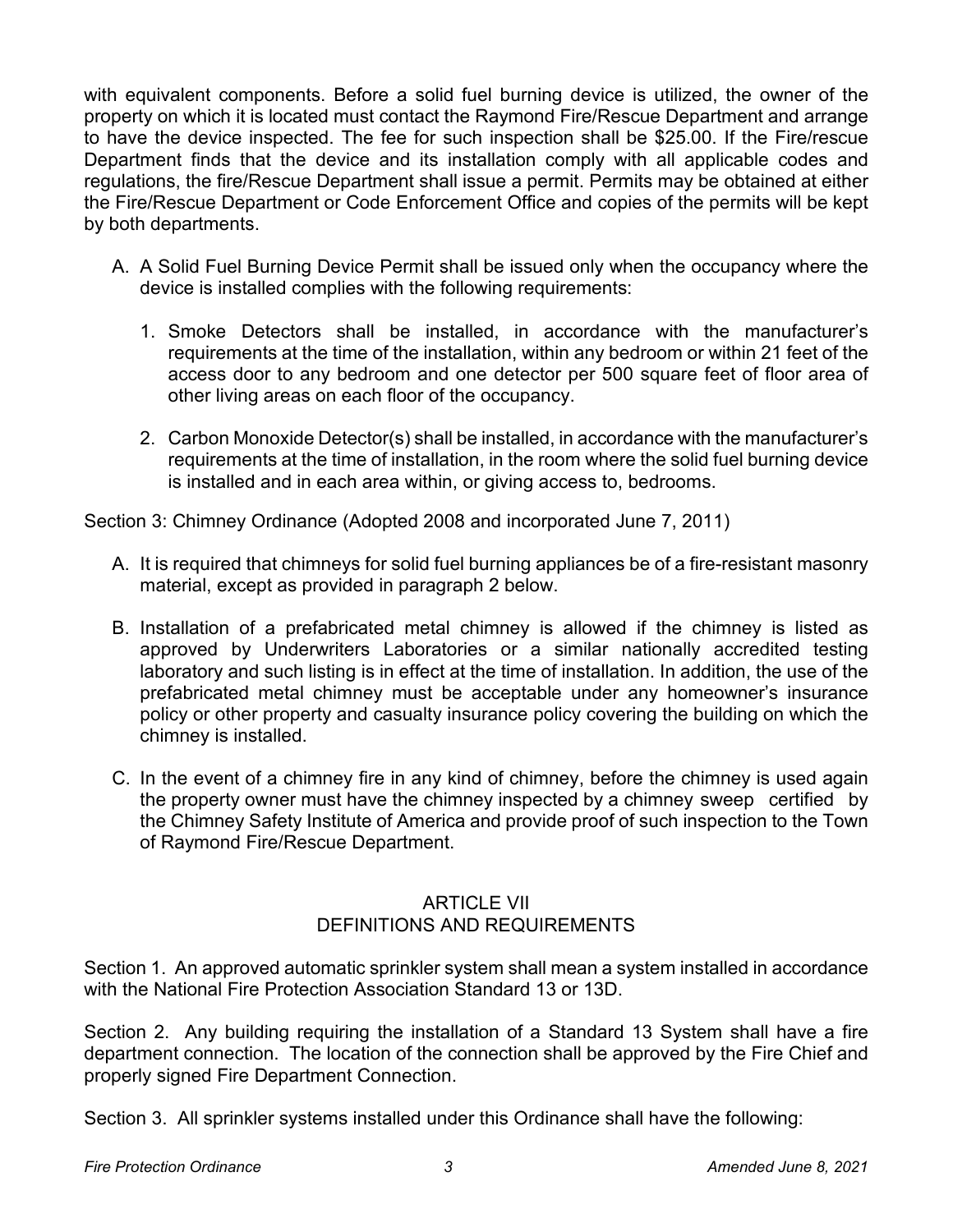- A. A tamper switch alarm at the system shut-off;
- B. An evacuation alarm for the building that will sound when the sprinkler system is activated. The evacuation alarm shall be audible throughout the entire building;
- C. An outside water flow alarm;
- D. Butterfly valves will not be allowed on any N.F.P.A. Standard 13 System;
- E. An automatic alarm to dispatch when the system is activated.

Section 4. Occupied or unoccupied buildings or portions thereof of any construction having a sprinkler system in place, shall maintain all sprinkler and standpipe systems and all component parts in a workable condition at all times, and it shall be unlawful for any owner or occupant to reduce the effectiveness of the protection these systems provide, except that this shall not prohibit the owner or occupant from temporally reducing or discontinuing the protection where necessary for the purpose of conducting tests, repairs, alterations, or additions. The tests, repairs, alterations, or additions are to be done in such a way as to avoid the creation of a safety hazard.

The Fire Chief shall be notified before any such tests; repairs, alterations or additions are started.

Section 5. For the purpose of this Ordinance, the term building shall mean any structure except:

- A. Single-family dwelling, unless specifically included by local ordinance or state law.
- B. Two-family dwelling of two stories or less in height.
- C. Barn or stable used exclusively for agricultural purposes.
- D. Shelters having roofs supported by columns or walls and intended for storage, housing use or enclosure of persons, animals, or chattels, but not excepting any garage, out building, or any accessory buildings used for any commercial or industrial purpose.

Section 6. Any building having more than one sprinkler riser shall have the risers separately zoned and wired to a local alarm energy panel to provide zone identification upon activation. The energy panel shall be located at the energy alarm panel showing each zone of the building.

Section 7. A lock box shall be provided outside the building's main entrance to any building regulated hereunder, containing a key or keys to allow access to all fire department areas.

Section 8. A permit shall be obtained from the Fire Chief before the start of construction of the sprinkler system. A set of blueprints showing the entire sprinkler system and rate of flow shall be provided when the permit is obtained.

A copy of the permit shall be forwarded to the Code Enforcement Office. No Certificate of Occupancy shall be issued until the system has been properly installed, tested and approved by the Fire Chief or his designee.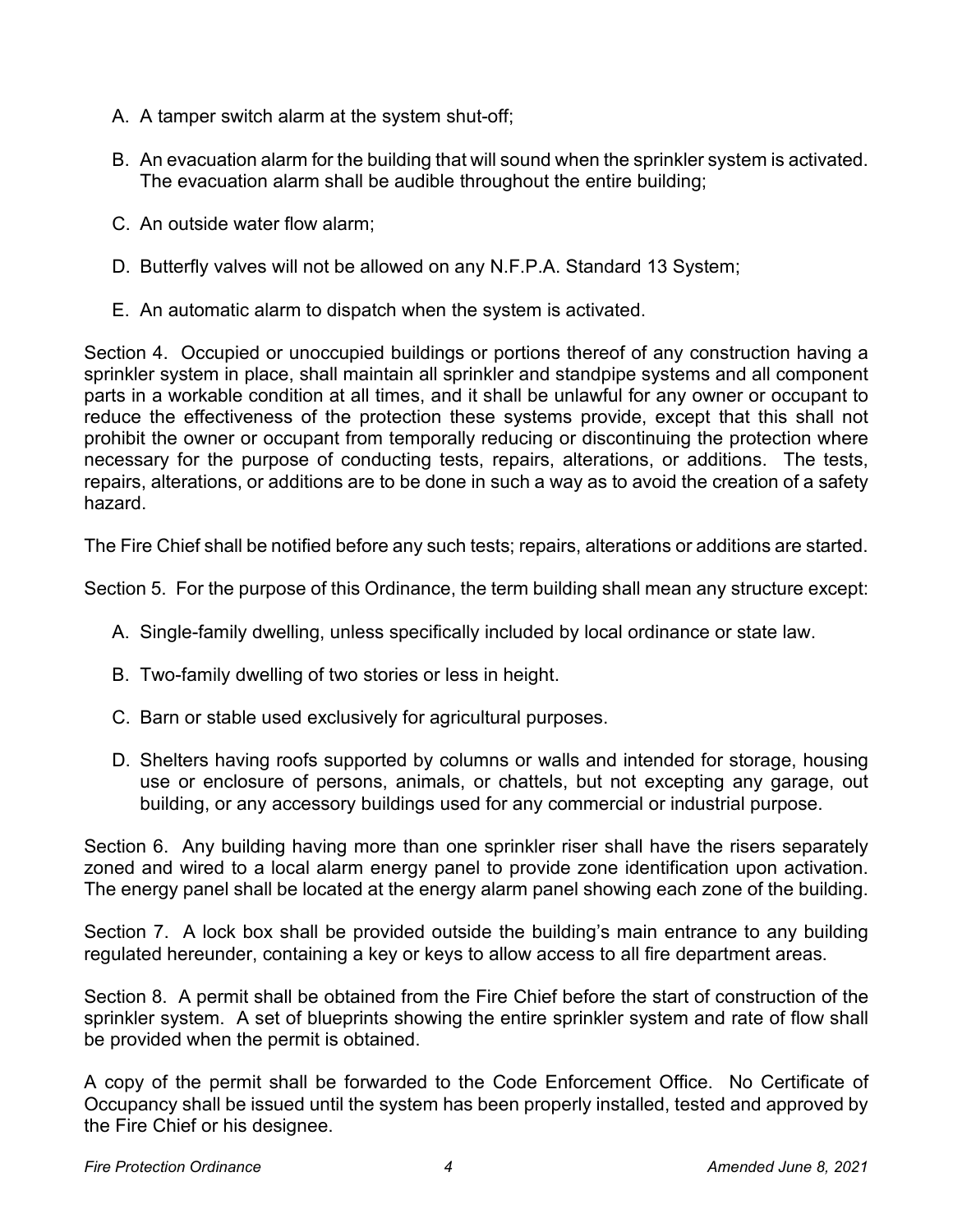Section 9. Any building containing a sprinkler system shall have a yearly test completed on the system by a qualified sprinkler technician. A written copy of the yearly test results shall be forwarded to the Fire Chief's office.

### ARTICLE VIII NEW BUILDING CONSTRUCTION

Section 1. An approved automatic sprinkler system shall be installed in all areas of new buildings meeting any or all of the following criteria:

- A. Three (3) or more stories in height;
- B. Thirty-five (35) or more feet in height, one hundred thousand (100,000) cubic feet in volume or forty-eight hundred (4,800) square feet in gross floor area, structures sharing a common foundation, roof, or walls totaling 4,800 square feet;
- C. Multiple family or multiple occupant dwelling and/or all lodging units of two (2) stories in height.
- D. Any single-family dwelling attached units such as town houses, garden apartments, with three (3) or more units attached together and/or any grouping of 3 unit style buildings.
- E. Any building required to have sprinklers, larger than one dwelling unit, shall have sprinkler coverage in the truss loft.
- F. Any new or renovated Residential building consisting of One-and Two-Family buildings or structures of 4,800 square feet or more in total/gross floor area shall install an approved automatic fire sprinkler system throughout.

#### **Exceptions for One-and Two-Family buildings or structures:**

- 1. An engineered on-site fire protection water supply is provided that meets or exceeds the requirements of NFPA 1; Chapter 18, for fire flow and total water supply. These systems shall be designed and stamped by a State of Maine registered engineer, with plans and construction approved by the Fire Chief or his/her designee.
- 2. An engineered compartmentalization of One-and Two-Family residential buildings or structures with 2-hour fire-rated separation wall(s) and components, with no openings or penetrations; and provides an engineered on-site fire protection water supply that meets or exceeds the requirements of NFPA 1; Chapter 18, for fire flows and total water supply required to protect the largest 2-hour rated compartment in the building/structure. These systems shall be designed and stamped by a State of Maine registered engineer, with plans and construction approved by the Fire Chief or his/her designee.
- 3. The Raymond Fire Rescue Department may approve alternative methods and means of fire suppression when requested by a property owner, provided that the Raymond Fire Rescue Department finds that the requested alternative method and means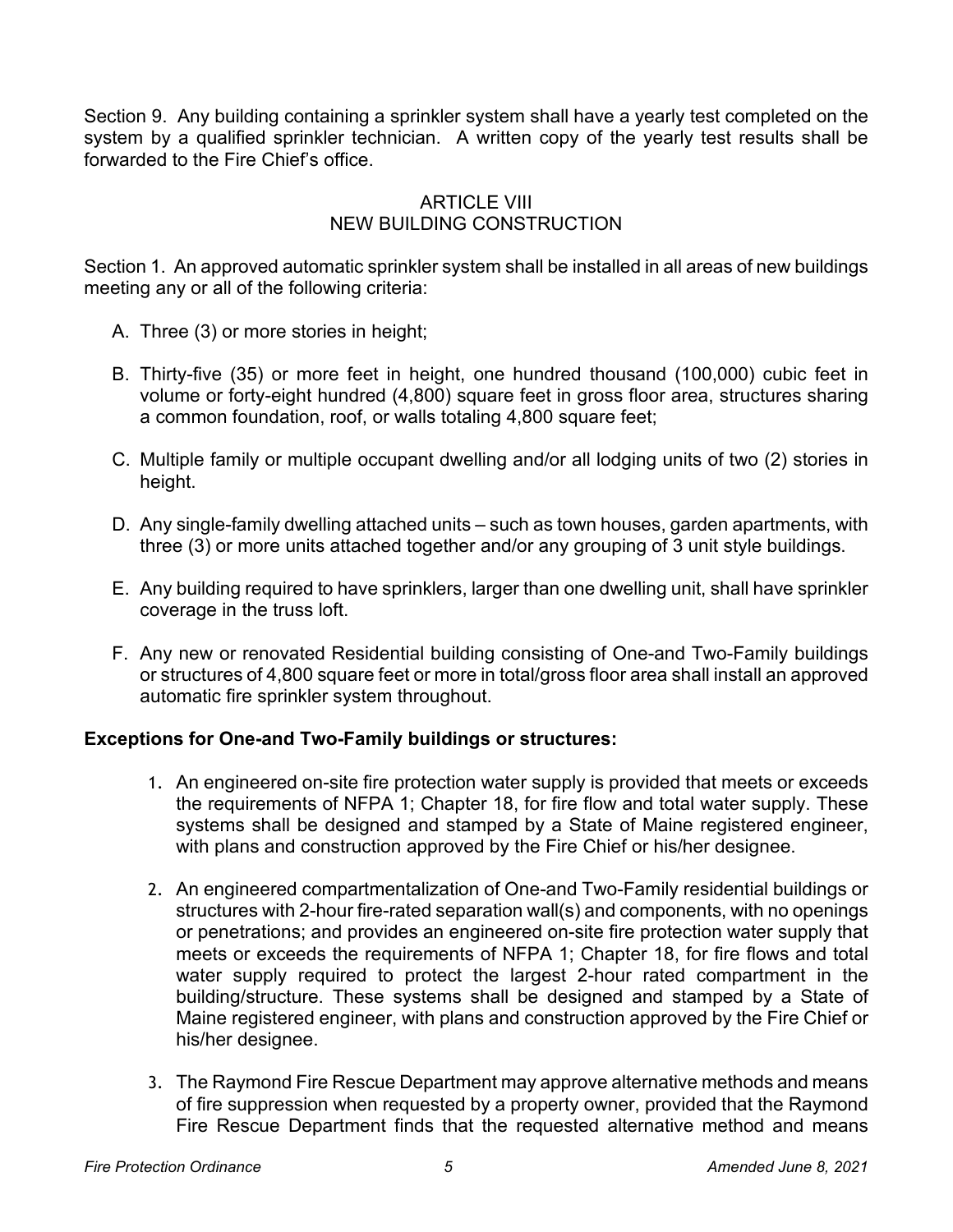meets the intent of this section, and serves to preserve and promote life, health, and safety.

Section 2. For purposes of this Article, the gross square footage of a building or structure shall include the sum total of the combined floor areas for all floor levels, basements, sub-basements, and additions, in the aggregate, measured from the outside walls, irrespective of the existence of interior fire-resistive walls, floors, and ceilings.

#### ARTICLE IX BUILDING ADDITIONS

Section 1. An approved automatic sprinkler system shall be installed in addition to existing buildings when the cumulative area or volume of the total buildings, including the addition, equals or exceeds one hundred thousand (100,000) cubic feet in volume or forty-eight (4,800) square feet in gross area.

Section 2. In those instances where a proposed addition or additions will exceed twenty-five percent (25%) of the area and/or volume of the existing building and/or when the cost of the renovations of the existing building meeting the criteria in Article VIII New Building Construction Section 1A, B, C, D, or F is equal to or greater than fifty percent (50%) of the then current building value as shown on the assessment records of the Tax Collector of the Town of Raymond, Maine, and when the resulting buildings including the addition or additions meets the criteria listed above, the existing building and addition or additions shall have an approved automatic sprinkler system.

Section 3. Any building or structure of 4,800 square feet or more in total/gross floor area; any repair, reconstruction, rehabilitation, alteration, or other improvement of a building or structure which equals or exceeds 50 percent of the existing building, shall require the entire building to be installed with an automatic fire sprinkler system.

Section 4. A fire sprinkler system is required throughout in any existing residential One- and Two-Family building of 4,800 square feet or more in total/gross floor area; when any repair, reconstruction, rehabilitation, alteration, or other improvement of the building or structure which equals or exceeds 50 percent of the existing gross square footage of the building or structure. Where renovations occur that would require a building permit, and the total area of the ceiling and/or wall covering removed or exposed exceeds 50% or greater of the total gross floor area of the building/structure, an approved fire sprinkler system is required to be installed throughout.

Section 5. For the purposes of Section 3 and 4 of this Article, the Raymond Fire Rescue Department may consider the installation of a partial fire sprinkler system with the following conditions;

1. When a building is partially retrofitted with an approved automatic fire sprinkler extinguishing system pursuant to this section, the fire sprinkler extinguishing system retrofit shall be completed throughout the unprotected building interior areas within two (2) years from completion of the initial partial retrofit.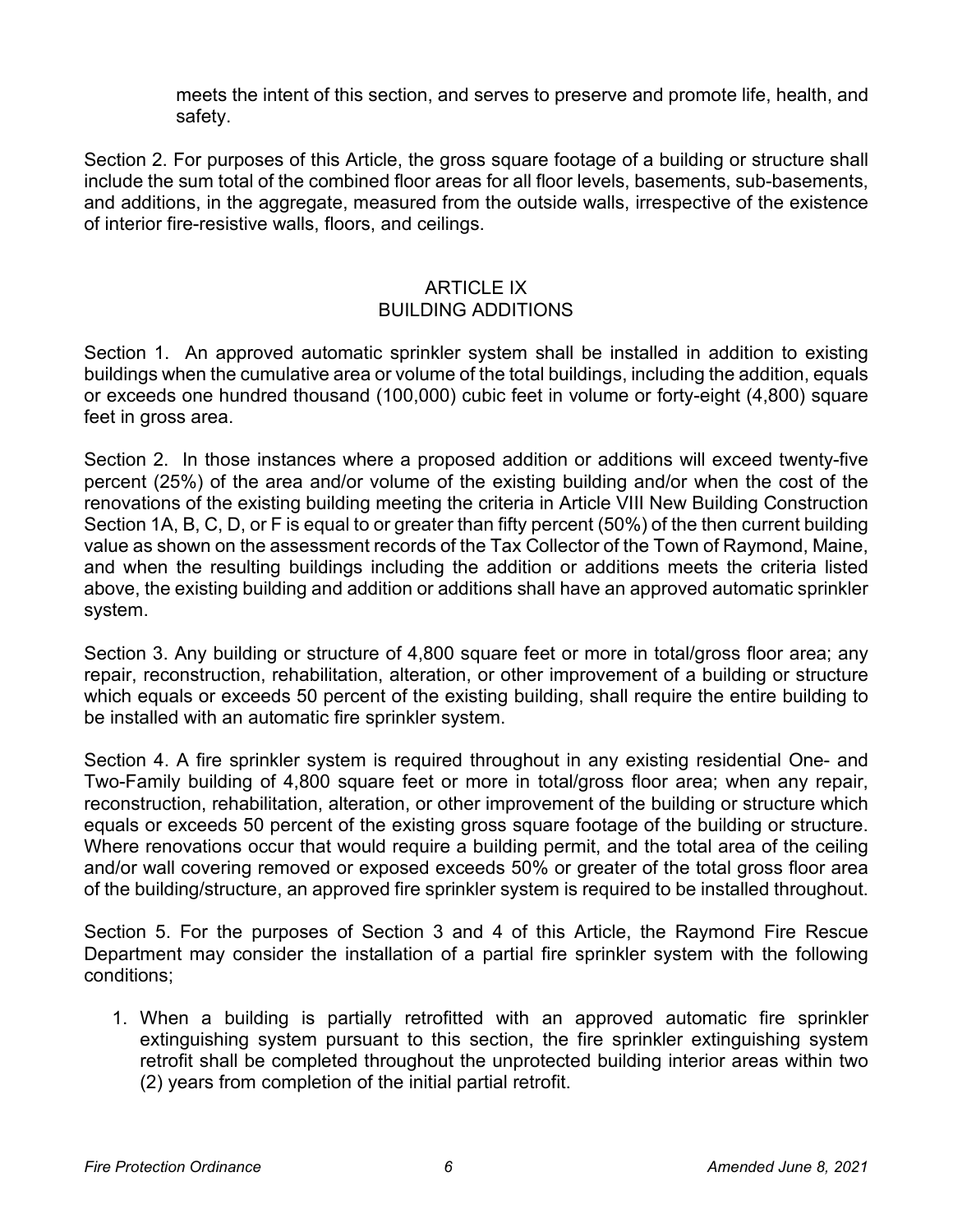2. When a property owner or responsible party of a residential building chooses to partially retrofit a building as noted in the section above, the property owner shall file a deed restriction with Cumberland County Register of Deeds and obtain a performance bond with the Town of Raymond, Maine to ensure compliance with this ordinance.

Section 6. For purposes of this Article, the gross square footage of a building or structure shall include the sum total of the combined floor areas for all floor levels, basements, subbasements, and additions, in the aggregate, measured from the outside walls, irrespective of the existence of interior fire-resistive walls, floors, and ceilings.

# ARTICLE X

## EXISTING COMMERCIAL/INDUSTRIAL BUILDINGS

Section 1. A change of use or occupancy, which increases the hazard classification, shall require the installation of a sprinkler system utilizing the NFPA Life Safety Code 101 hazard schedules.

### ARTICLE XI AUTHORITY

Section 1. The Fire Department shall have the authority to inspect any building greater than a 2-family residence, public assembly occupancy, 3 family or greater, business, or manufacturing facility on a yearly basis.

Section 2. Liquor licenses will not be granted without full compliance with Fire Code.

## ARTICLE XII VIOLATIONS AND LEGAL ACTION

Section 1. When any violation of any provision of the ordinance shall be found to exist the Town Attorney, as designated by the Municipal Officers and upon notice from the Fire Chief or his designee, is hereby authorized and directed to institute any and all actions and proceedings either legal or equitable, that may be appropriate or necessary to enforce the provisions of this Ordinance in the name of the Town.

#### ARTICLE XIII FINES

Section I. Any person, firm, or corporation being the owner or having control or use of any building or premises who violates any of the provisions of this Ordinance, shall be guilty of a civil offense and shall be fined not less than Twenty-Five Dollars (\$25.00) nor more than One Hundred Dollars (\$100.00) for each offense. Each day such violation is permitted to exist after notification shall constitute a separate offense.